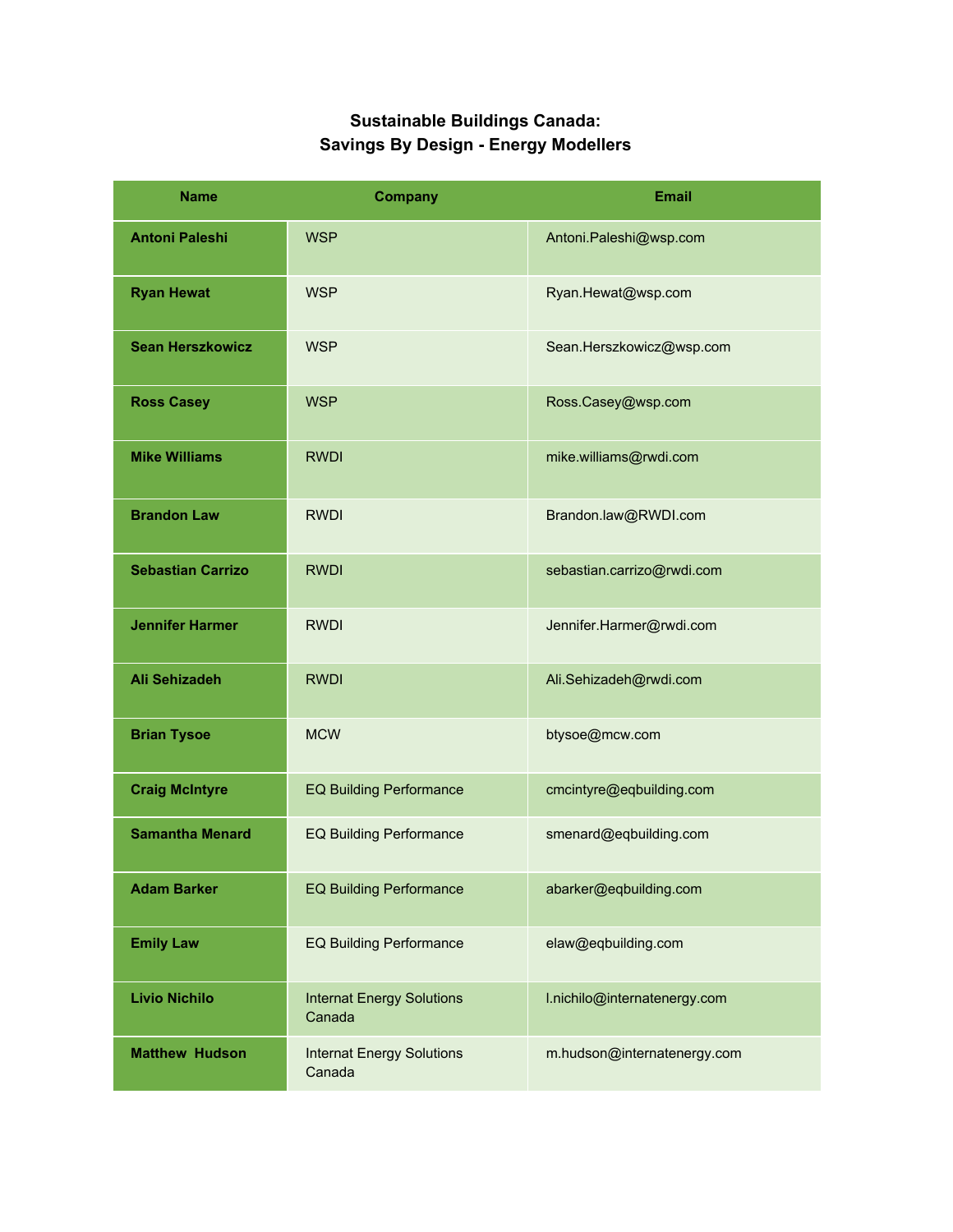| <b>Robin Hutcheson</b>                  | <b>Arborus Consulting</b>   | Robinh@arborus.ca                 |
|-----------------------------------------|-----------------------------|-----------------------------------|
| <b>Jim Lord</b>                         | Ecovert                     | jim.lord@ecovert.ca               |
| <b>Adolfo Silva</b>                     | Ecovert                     | adolfo.silva@ecovert.ca           |
| <b>Michael Guadagnoli</b>               | Ecovert                     | michael.guadagnoli@ecovert.ca     |
| <b>Kristen Yee Loong</b>                | <b>RDH Building Science</b> | kyeeloong@rdh.com                 |
| <b>Andrea Pietila</b>                   | <b>RDH Building Science</b> | apietila@rdh.com                  |
| <b>Steve Kemp</b>                       | <b>RDH Building Science</b> | skemp@rdh.com                     |
| <b>Lyle Scott</b>                       | Footprint                   | lyle.scott@sa-footprint.com       |
| <b>Tai Lieu</b>                         | Footprint                   | Tai.Lieu@sa-footprint.com         |
| <b>Jessica Cushing</b>                  | Footprint                   | Jessica.Cushing@sa-footprint.com  |
| <b>Kris Urban</b>                       | Footprint                   | Kris.Urban@sa-footprint.com       |
| <b>Brian Fountain</b>                   | Footprint                   | Brian.Fountain@sa-footprint.com   |
| <b>Simon Sahi</b>                       | Footprint                   | simon.sahi@sa-footprint.com       |
| <b>Oleksandra Onisko</b>                | <b>Pratus Group</b>         | oleksandra.onisko@pratusgroup.com |
| <b>Mercedes Byers</b>                   | <b>Pratus Group</b>         | mercedes.byers@pratusgroup.com    |
| <b>Ryan Evans</b>                       | <b>EVNA</b>                 | ryan.evans@evna.ca                |
| <b>Stephen Pope</b>                     | <b>CSV Architects</b>       | sfpope@bell.net                   |
| <b>Samira Zare</b><br><b>Mohazabieh</b> | <b>Stantec</b>              | Samira.mohazabieh@stantec.com     |